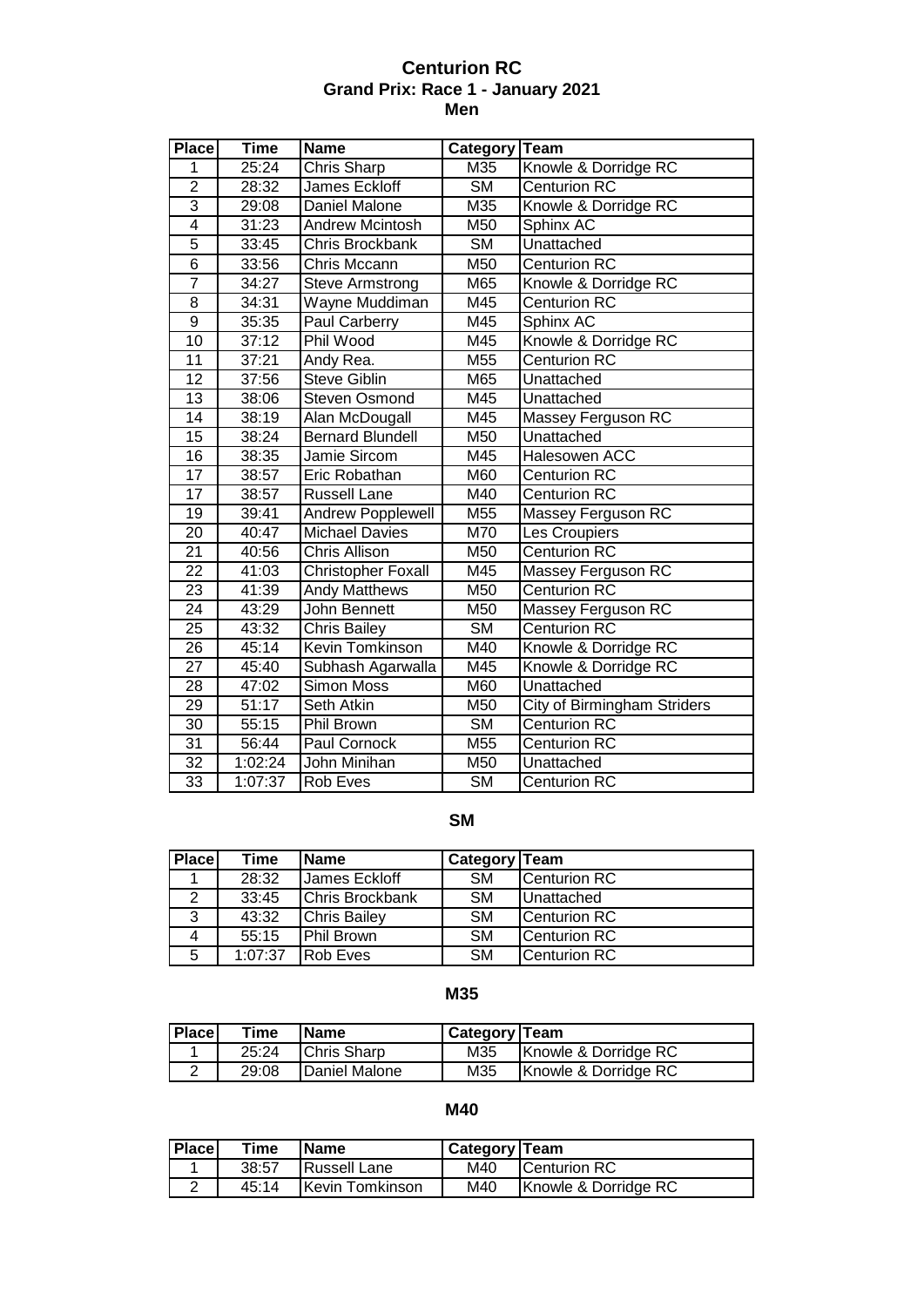**M45**

| Place | Time  | Name                 | Category Team |                      |
|-------|-------|----------------------|---------------|----------------------|
|       | 34:31 | Wayne Muddiman       | M45           | <b>Centurion RC</b>  |
| 2     | 35:35 | Paul Carberry        | M45           | Sphinx AC            |
| 3     | 37:12 | Phil Wood            | M45           | Knowle & Dorridge RC |
| 4     | 38:06 | <b>Steven Osmond</b> | M45           | Unattached           |
| 5     | 38:19 | Alan McDougall       | M45           | Massey Ferguson RC   |
| 6     | 38:35 | Jamie Sircom         | M45           | <b>Halesowen ACC</b> |
| 7     | 41:03 | Christopher Foxall   | M45           | Massey Ferguson RC   |
| 8     | 45:40 | Subhash Agarwalla    | M45           | Knowle & Dorridge RC |

## **M50**

| <b>Place</b> | Time    | <b>Name</b>             | Category Team |                                    |
|--------------|---------|-------------------------|---------------|------------------------------------|
|              | 31:23   | <b>Andrew Mcintosh</b>  | M50           | Sphinx AC                          |
| 2            | 33:56   | Chris Mccann            | M50           | <b>Centurion RC</b>                |
| 3            | 38:24   | <b>Bernard Blundell</b> | M50           | Unattached                         |
| 4            | 40:56   | <b>Chris Allison</b>    | M50           | <b>Centurion RC</b>                |
| 5            | 41:39   | <b>Andy Matthews</b>    | M50           | Centurion RC                       |
| 6            | 43:29   | John Bennett            | M50           | Massey Ferguson RC                 |
| 7            | 51:17   | Seth Atkin              | M50           | <b>City of Birmingham Striders</b> |
| 8            | 1:02:24 | John Minihan            | M50           | Unattached                         |

# **M55**

| <b>Place</b> | Time  | <b>Name</b>          | <b>Category Team</b> |                      |
|--------------|-------|----------------------|----------------------|----------------------|
|              | 37:21 | Andy Rea.            | M <sub>55</sub>      | <b>Centurion RC</b>  |
| $\sim$       | 39:41 | Andrew Popplewell    | M <sub>55</sub>      | Massey Ferguson RC   |
| 3            | 56:44 | <b>IPaul Cornock</b> | M55                  | <b>ICenturion RC</b> |

## **M60**

| <b>Place</b> | Time  | <b>Name</b>   | <b>Category Team</b> |                     |
|--------------|-------|---------------|----------------------|---------------------|
|              | 38:57 | Eric Robathan | M60                  | <b>Centurion RC</b> |
|              | 47:02 | Simon Moss    | M60                  | Unattached          |

# **M65**

| <b>Place</b> | Time  | <b>IName</b>         | Category   Team |                      |
|--------------|-------|----------------------|-----------------|----------------------|
|              | 34:27 | Steve Armstrong      | M65             | Knowle & Dorridge RC |
|              | 37:56 | <b>ISteve Giblin</b> | M65             | <b>IUnattached</b>   |

## **M70**

| <b>I</b> Place | Time  | 'Name                  | <b>Category Team</b> |               |
|----------------|-------|------------------------|----------------------|---------------|
|                | 40:47 | <b>IMichael Davies</b> | M70                  | Les Croupiers |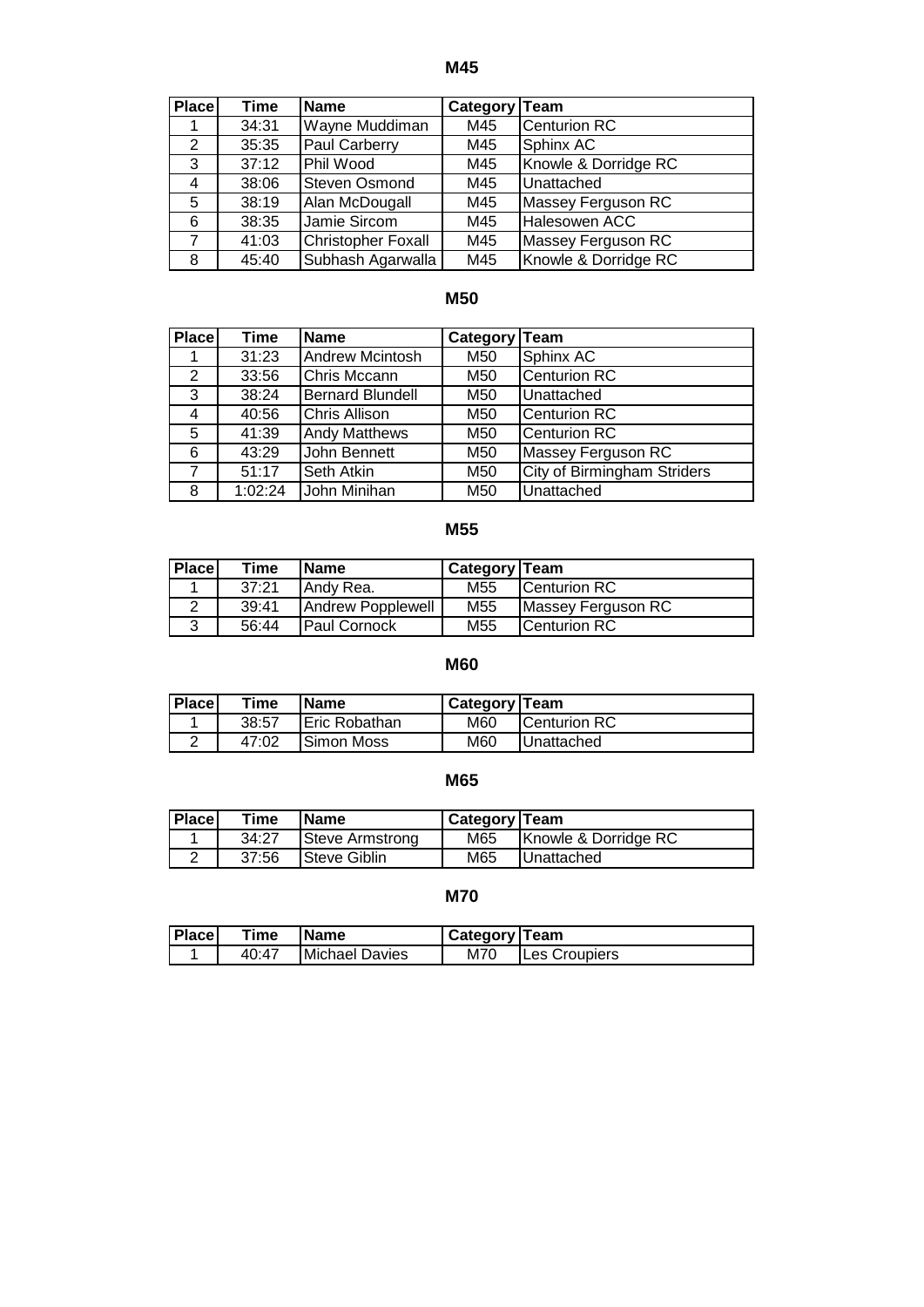#### **Centurion RC**

| <b>Place</b>      | Time    | <b>Name</b>          | Category Team |                     |
|-------------------|---------|----------------------|---------------|---------------------|
|                   | 28:32   | James Eckloff        | <b>SM</b>     | <b>Centurion RC</b> |
| 2                 | 33:56   | Chris Mccann         | M50           | <b>Centurion RC</b> |
| 3                 | 34:31   | Wayne Muddiman       | M45           | <b>Centurion RC</b> |
| 4                 | 37:21   | Andy Rea.            | M55           | <b>Centurion RC</b> |
| 5                 | 38:57   | Eric Robathan        | M60           | <b>Centurion RC</b> |
| 5                 | 38:57   | <b>Russell Lane</b>  | M40           | <b>Centurion RC</b> |
| 7                 | 40:56   | <b>Chris Allison</b> | M50           | <b>Centurion RC</b> |
| 8                 | 41:39   | <b>Andy Matthews</b> | M50           | <b>Centurion RC</b> |
| 9                 | 43:32   | <b>Chris Bailey</b>  | <b>SM</b>     | Centurion RC        |
| 10                | 55:15   | Phil Brown           | <b>SM</b>     | <b>Centurion RC</b> |
| 11                | 56:44   | Paul Cornock         | M55           | Centurion RC        |
| $12 \overline{ }$ | 1:07:37 | Rob Eves             | <b>SM</b>     | <b>Centurion RC</b> |

# **City of Birmingham Striders**

| <b>Place</b> | Time | <b>IName</b>            | Category   Team |                             |
|--------------|------|-------------------------|-----------------|-----------------------------|
|              |      | 51:17 <b>Seth Atkin</b> | M50             | City of Birmingham Striders |

### **Halesowen ACC**

| <b>Place</b> | Time  | lName                | <b>Category Team</b> |                      |
|--------------|-------|----------------------|----------------------|----------------------|
|              | 38:35 | <b>IJamie Sircom</b> | M45                  | <b>Halesowen ACC</b> |

## **Knowle & Dorridge RC**

| <b>Place</b>   | Time  | <b>Name</b>       | Category Team |                      |
|----------------|-------|-------------------|---------------|----------------------|
|                | 25:24 | Chris Sharp       | M35           | Knowle & Dorridge RC |
| $\mathbf{2}^-$ | 29:08 | Daniel Malone     | M35           | Knowle & Dorridge RC |
| 3              | 34:27 | Steve Armstrong   | M65           | Knowle & Dorridge RC |
| $\overline{4}$ | 37:12 | Phil Wood         | M45           | Knowle & Dorridge RC |
| 5.             | 45:14 | Kevin Tomkinson   | M40           | Knowle & Dorridge RC |
| 6              | 45:40 | Subhash Agarwalla | M45           | Knowle & Dorridge RC |

# **Les Croupiers**

| <b>Place</b> | Time  | <b>IName</b>   | <b>Category Team</b> |               |
|--------------|-------|----------------|----------------------|---------------|
|              | 40:47 | Michael Davies | M70                  | Les Croupiers |

## **Massey Ferguson RC**

| <b>Place</b> | Time  | <b>Name</b>               | Category Team   |                    |
|--------------|-------|---------------------------|-----------------|--------------------|
|              | 38:19 | Alan McDougall            | M45             | Massey Ferguson RC |
|              | 39:41 | Andrew Popplewell         | M <sub>55</sub> | Massey Ferguson RC |
| 3            | 41:03 | <b>Christopher Foxall</b> | M45             | Massey Ferguson RC |
| 4            | 43:29 | John Bennett              | M50             | Massey Ferguson RC |

## **Sphinx AC**

| Place | Time  | <b>IName</b>            | <b>Category Team</b> |                   |
|-------|-------|-------------------------|----------------------|-------------------|
|       | 31:23 | <b>IAndrew Mcintosh</b> | M50                  | <b>ISphinx AC</b> |
|       | 35:35 | <b>IPaul Carberry</b>   | M45                  | <b>Sphinx AC</b>  |